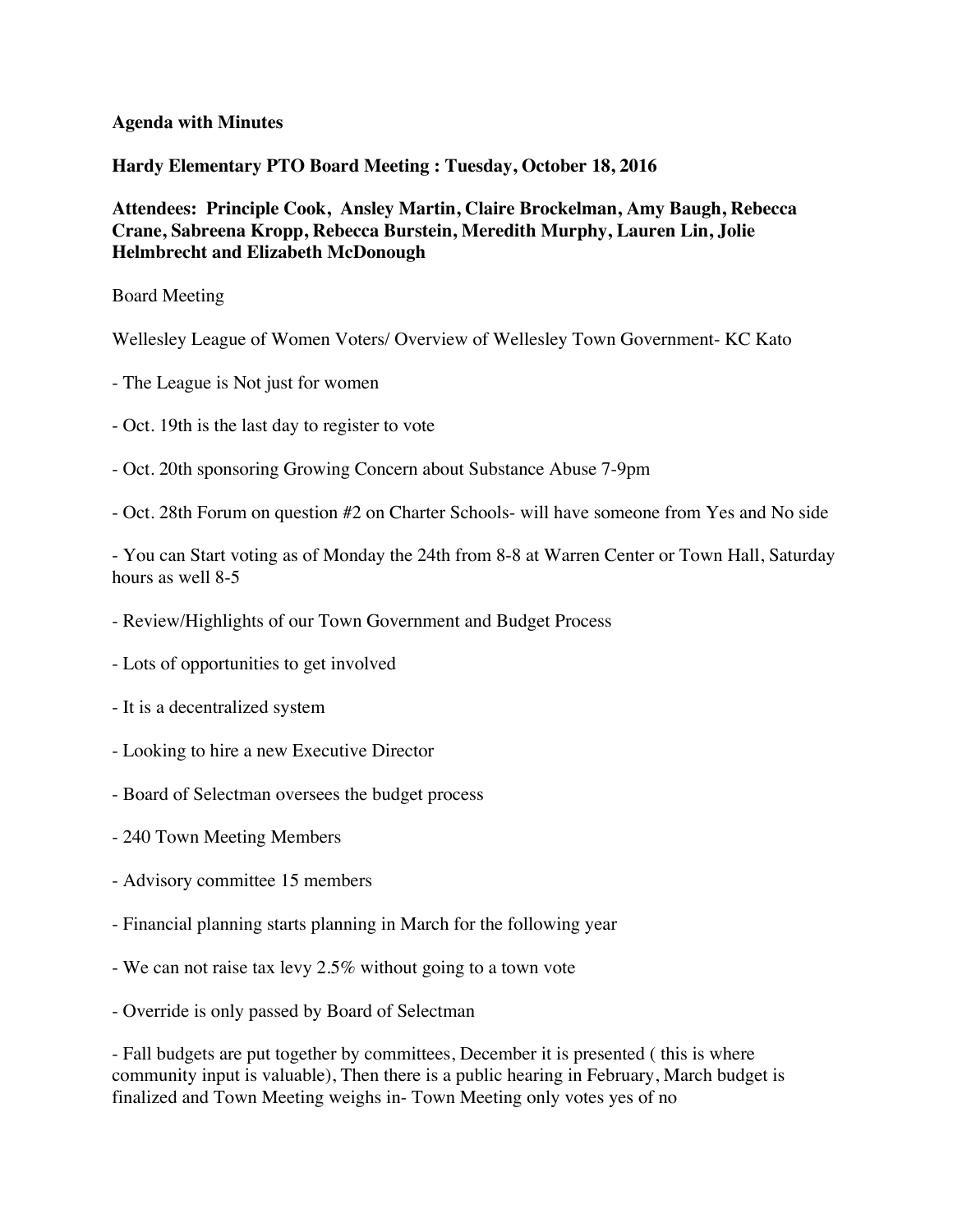- We have free cash which are reserves to fill the gaps
- Anyone can join any of the committees

- To run to be on a board or committee, you have to pull papers in December and get 10- 50 signatures depending on what you run for

Budget (Meredith) and Annual Appeal (Elizabeth)

2017 changes

-Increased Teacher Discretionary Fund

-Added Dreambox

-increased METCO program to support Marathon Runners

- Looking into grants for Cultural Night and if not then our surplus can cover some of it

## **Called for a Vote on the Budget- 2017 Budget Approved**

76% participation for Annual Budget and we hit the budget and participation was up although amounts were lower

Questions of when the Annual Appeal form should be sent out in the future- with class list vs. first day of school

Central council update, upcoming HHU meeting/ Ansley

- introducing new Assistant Superintendent, stressing the 4 C's

- 50th year of METCO and the importance and History and all of the events to be aware of this year

- HHU, the focus last week was on enrollment they were honing in on two reports that averaged roughly the same, the conclusion they want 116 sections, 110 being used right now- that would be appropriate with whatever scenario happens. Comes down to is the town willing to spend extra money to keep the 3 schools

- Oct. 27th there is going to be an Open Forum at Sprague 7pm (same night as Hardy Book Fair)

Community Service - upcoming and proposed activities (Lauren)

- Turkey Trot and Cradles To Crayons are upcoming

- Two events with Council on Aging- Concert of winter songs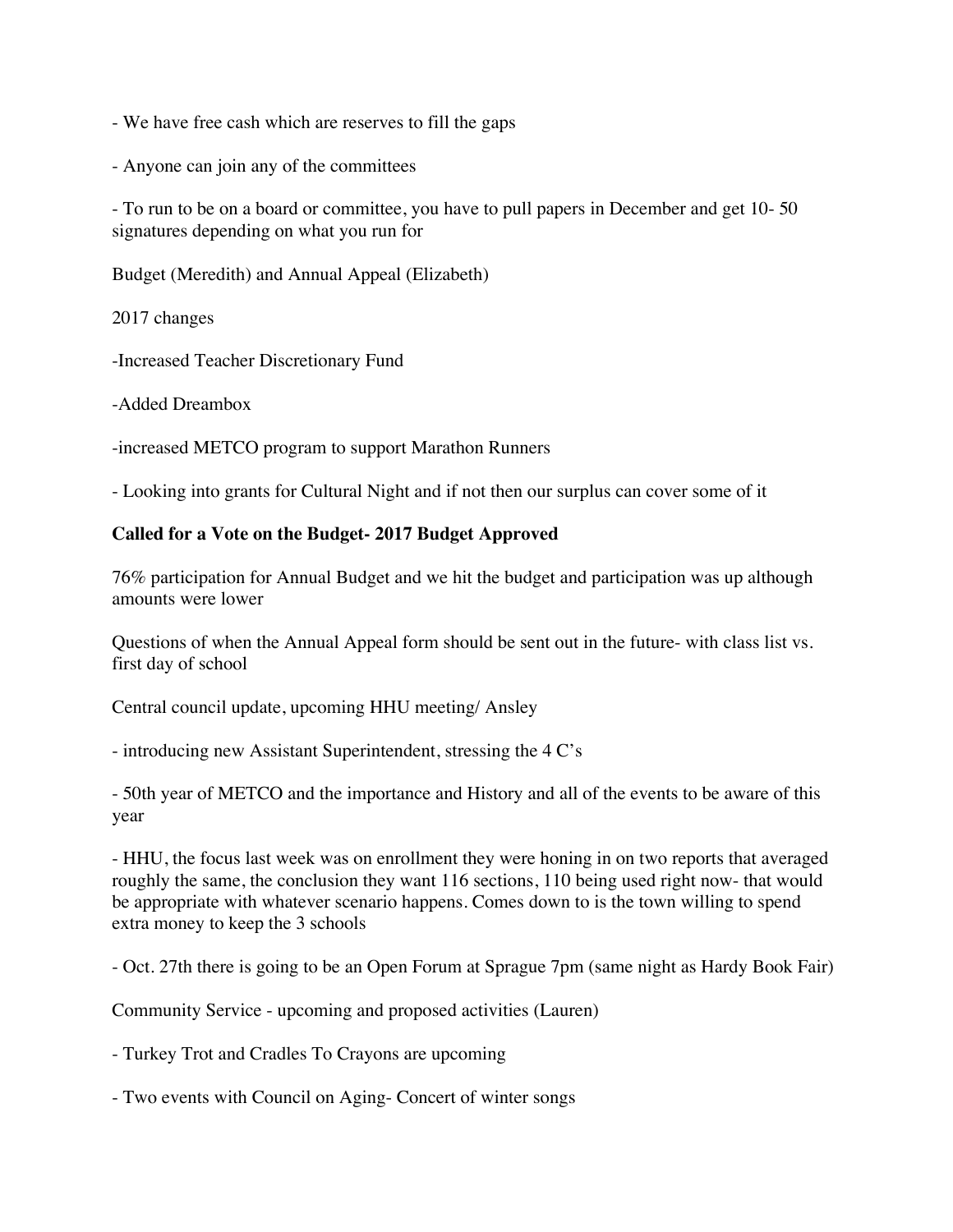- Food Pantry, stocking shelves- waiting to hear back from 3 locations

- Syrian Refugee packages
- Hurricane relief for an orphanage in Haiti
- Beautification project
- UNICEF
- Walk Away Homelessness

- To think about for the future is to reconsider revitalizing the Beach Party or an event that is unique to Hardy but invites the community to join in (Hardy Spartan Race)

Updates from other committees

Ways and Means

-Photo Fundraiser is sold out

-Family Book Fair is same night as HHU Open Forum

- 5th Grade Mixed Bags are wrapped up

- Working with TR Miller to have a flyer to have Hardy Gear/Apparel and there will be samples at the Book Fair

- After winter break the push is all Auction

Auction- built a website

- Phyllis Hill is helping and encouraging the on-line biding

- Live Band will be there

General Meeting

Principal's Update

- Excited about starting coding class today

- Hot topics, Homework and technology (Twitter, Cell Phones)- Parent Talk about how children are using cell phones also an opportunity to gather information about what Parents think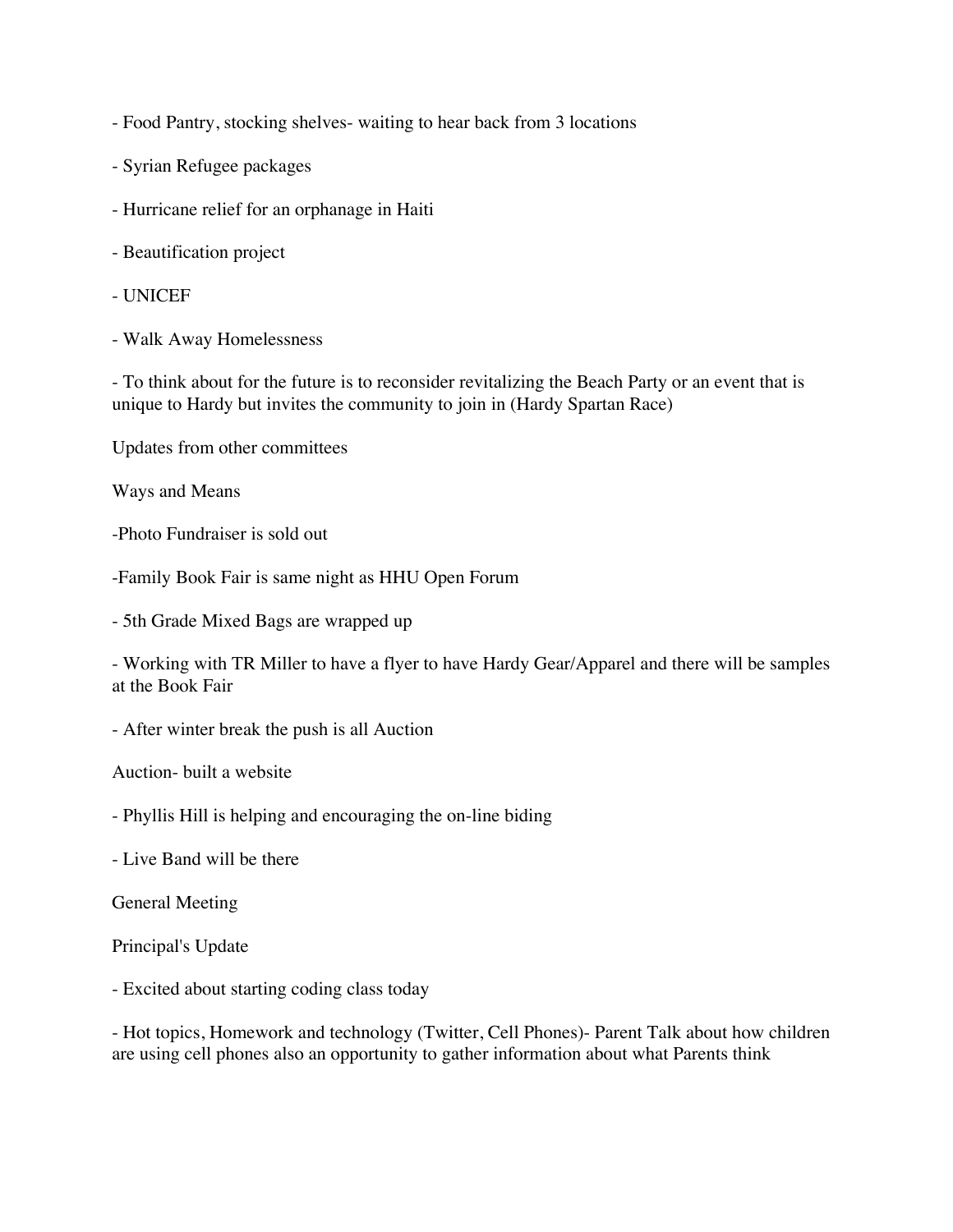about teachers using technology and Homework. Will be working with Maura to schedule these and update the parents.

- Speaker coming to Wellesley to talk to all of the teachers and possible parent piece about Technology and social emotional learning

- Used to do a coffee and potential of doing this again or some more round tables for discussion on various topics

Meeting Date Change - November 15th is the next PTO Board Meeting at 7pm

Meeting adjourns

Upcoming events

- o Fall photo fundraiser October
- o Book Fair week of October 24
- o Babson Skating Party February 8
- o Science Night March 1
- o Movie Night April 7
- o Auction May 13
- o Review schedule of PTO Board and General meetings
- ▪October 18

Board Meeting – 6:30-7:30pm

General Meeting – 7:30 – 8:30pm

- ▪November 15 Board Meeting 7pm
- ▪December 13 Board Meeting 7pm
- ▪January 17
	- Board Meeting 6:30-7:30pm
	- General Meeting 7:30 8:30pm